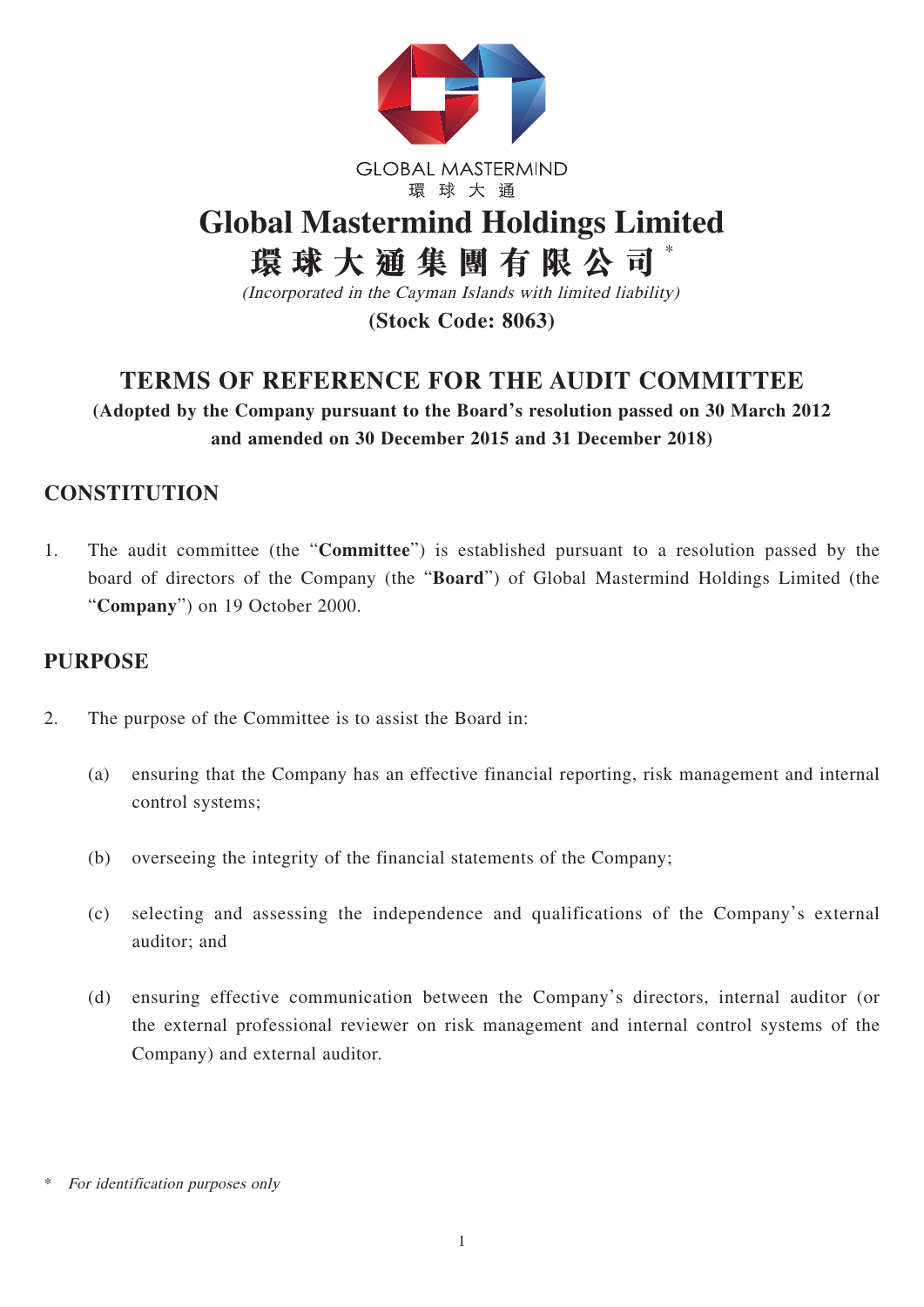#### **MEMBERSHIP**

- 3. The Committee shall be appointed by the Board from amongst the non-executive directors only and shall consist of not less than three members, a majority of whom, including the chairman, shall be independent non-executive directors.
- 4. At least one of the independent non-executive directors serving as a member of the Committee shall have appropriate professional qualifications or accounting or related financial management expertise as required under the Rules Governing the Listing of Securities on GEM of The Stock Exchange of Hong Kong Limited (the "**GEM Listing Rules**").
- 5. A former partner of the existing auditing firm of the Company shall not act as a member of the Committee for a period of two years from the date of his/her ceasing (a) to be a partner of the firm; or (b) to have any financial interest in the firm, whichever is later.
- 6. If a member resigns, ceases to be a director or for any other reason ceases to be a member of the Committee resulting in the number of members to fall below the minimum, the Board shall, within three months of that event, appoint such number of new members as may be required to make up the minimum.

#### **CHAIRMAN**

7. The chairman of the Committee (the "**Chairman**") shall be an independent non-executive director nominated by the Board.

### **SECRETARY**

8. The company secretary or the financial controller of the Company or any person appointed by the Committee shall be the secretary of the Committee (the "**Secretary**"). In the absence of the Secretary, the members present shall elect one of themselves or appoint another person as the secretary for that meeting.

#### **FREQUENCY OF MEETINGS**

- 9. The Committee shall meet not less than four times a year. Additional meetings may be held as and when required.
- 10. The Committee shall meet with the external auditor at least twice a year. The external auditor may request a meeting if necessary.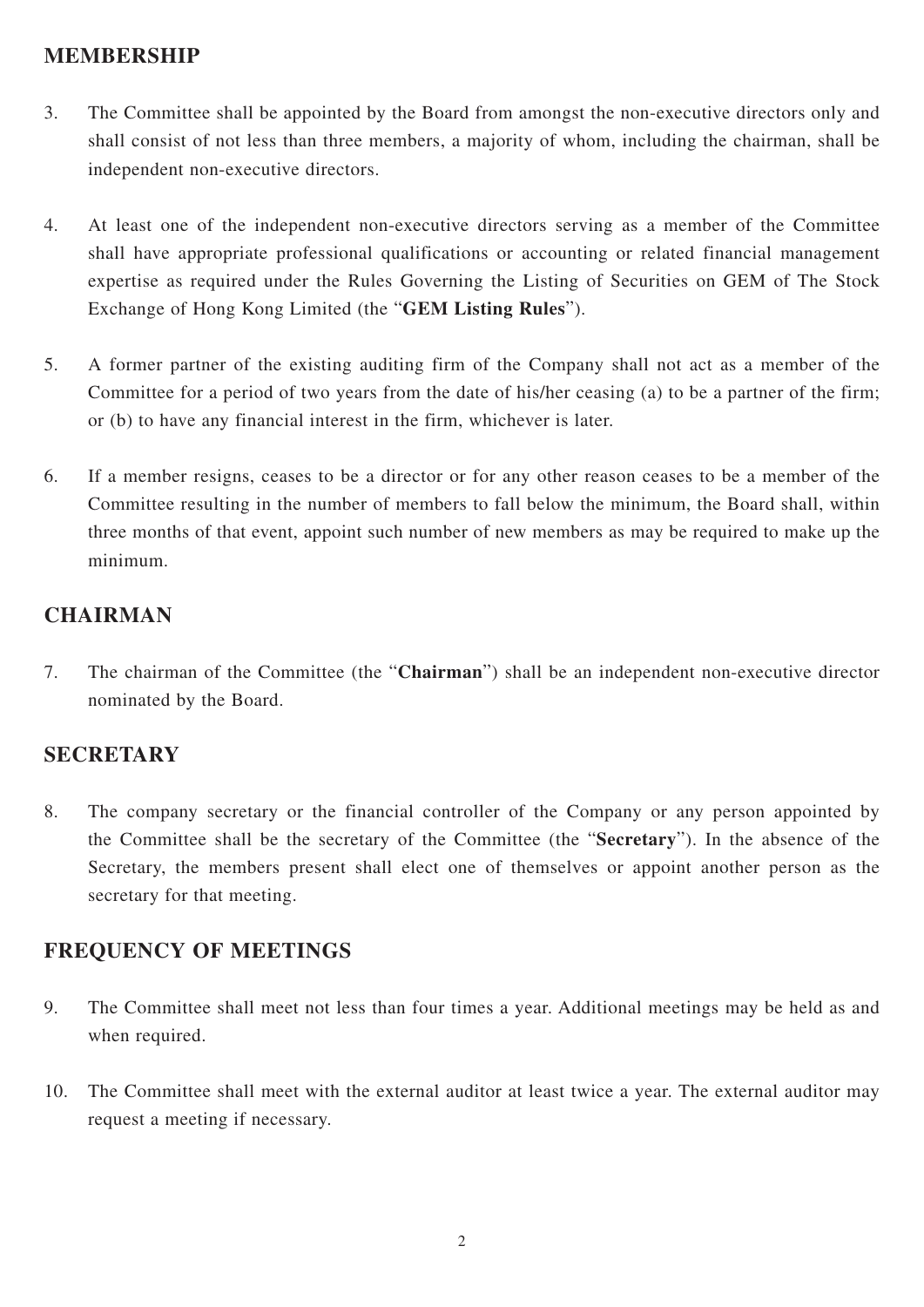#### **NOTICE OF MEETINGS**

- 11. A meeting of the Committee may be convened by any of its members.
- 12. Unless otherwise agreed by all the members of the Committee, notice of each meeting stating the time, date and place of the meeting shall be given to each member of the Committee and any other person invited to attend at least fourteen days prior to the date of the meeting.
- 13. The agenda and any supporting documents and papers shall be forwarded to each member of the Committee and any other person invited to attend at least three days prior to the date of the meeting (or such other period as the members may agree).

#### **PROCEEDINGS OF MEETINGS AND RESOLUTIONS**

- 14. No business shall be transacted at any meeting of the Committee unless a quorum is present. The quorum of a meeting shall be two members of the Committee (at least one of whom should be an independent non-executive director).
- 15. Only members of the Committee have the right to attend Committee meetings. Other persons including but not limited to any director, management, external advisors or consultants may be invited by the Committee to attend for all or part of any meeting as and when appropriate.
- 16. Meetings of the Committee may be held either in person or through electronic means of communication or in such other manner as the members may agree.
- 17. Questions arising at any meeting shall be determined by a majority of votes of the members of the Committee present. Each member of the Committee shall have one vote. In the case of any equality of votes, the chairman of the meeting shall have an additional or casting vote.
- 18. A resolution in writing signed by all members of the Committee shall be as valid and effectual as if it had been passed at a meeting of the Committee. Any such resolution may be contained in a single document or may consist of several documents in like form each signed by one or more of the members of the Committee.
- 19. Draft and final versions of minutes of the Committee meetings shall be sent to all Committee members for their comment and records within a reasonable time after the meeting.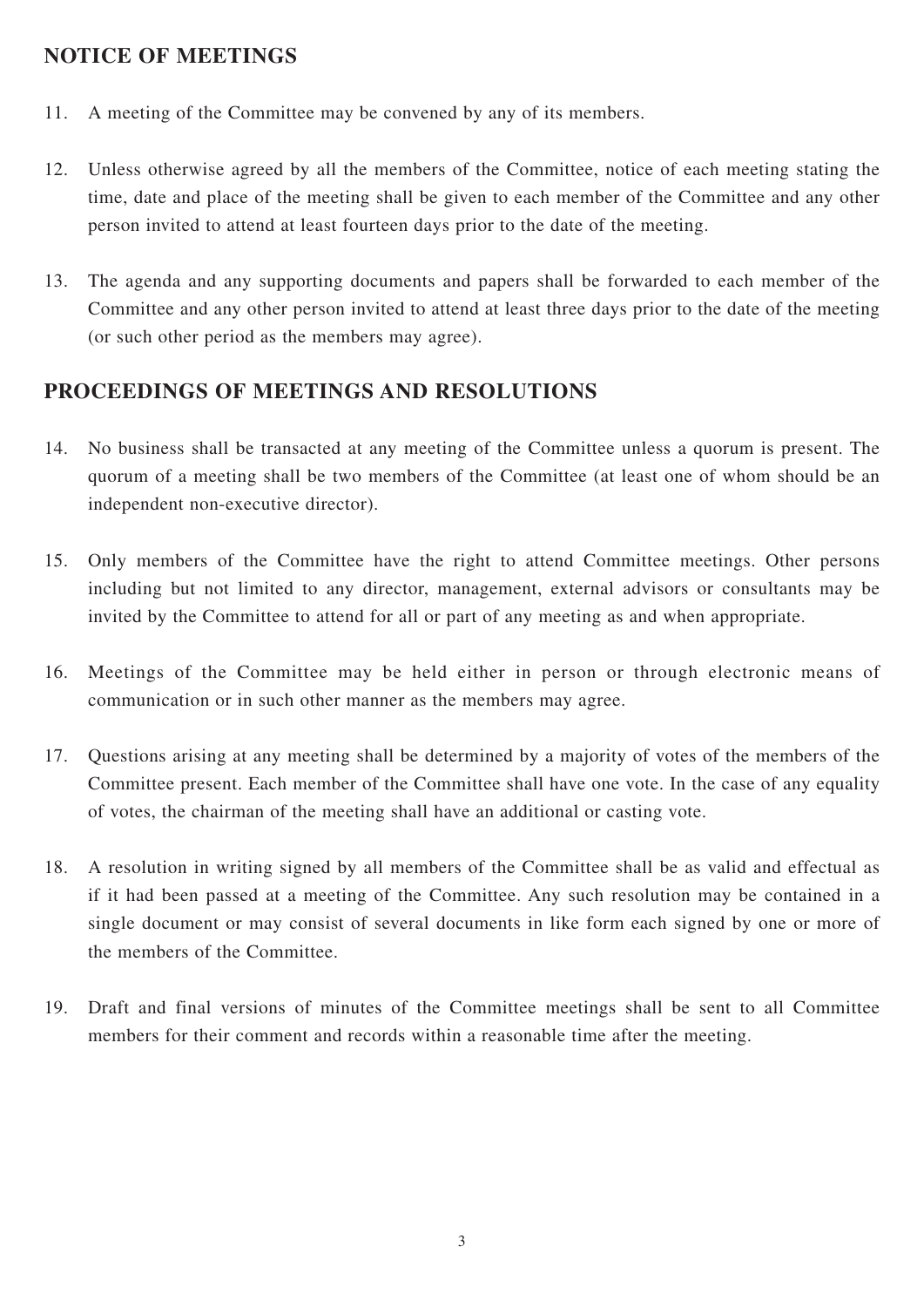- 20. The Secretary shall cause full minutes to be made for all meetings of the Committee. Such minutes shall include sufficient details of the meetings including the attendances thereat, all business transacted, all resolutions passed and all orders made at such meetings. Any such minutes of any meeting, if purporting to be signed by the Chairman of such meeting or by the Chairman of the next succeeding meeting of the Committee, shall be sufficient evidence without any further proof of the facts therein stated.
- 21. Save as otherwise provided herein expressly, proceedings of meetings of the Committee shall be governed by the provisions of the articles of association of the Company for regulating the proceedings of meetings of the Board mutatis mutandis.

#### **AUTHORITY**

- 22. The authorities of the Committee shall include such authorities set out in the relevant code provisions of the Corporate Governance Code (the "**Corporate Governance Code**") as contained in Appendix 15 of the GEM Listing Rules (as amended from time to time).
- 23. The Committee is authorised by the Board to investigate any activity within its terms of reference. It is authorised to seek any information it requires from any employee and all employees are directed to co-operate with any request made by the Committee.
- 24. The Committee is authorised by the Board to obtain any independent professional advice, at the Company's expense, from any person if it considers it necessary to perform its duties.
- 25. The Committee is to be provided with sufficient resources to discharge its duties.

#### **DUTIES AND FUNCTIONS**

26. The duties and functions of the Committee shall include such duties and functions set out in the relevant code provisions of the Corporate Governance Code. Without prejudice to the foregoing, the Committee shall:

#### **Relationship with the Company's external auditor**

(a) be primarily responsible for making recommendations to the Board on the appointment, reappointment and removal of the external auditor, and approve the remuneration and terms of engagement of the external auditor, and any questions of its resignation or dismissal;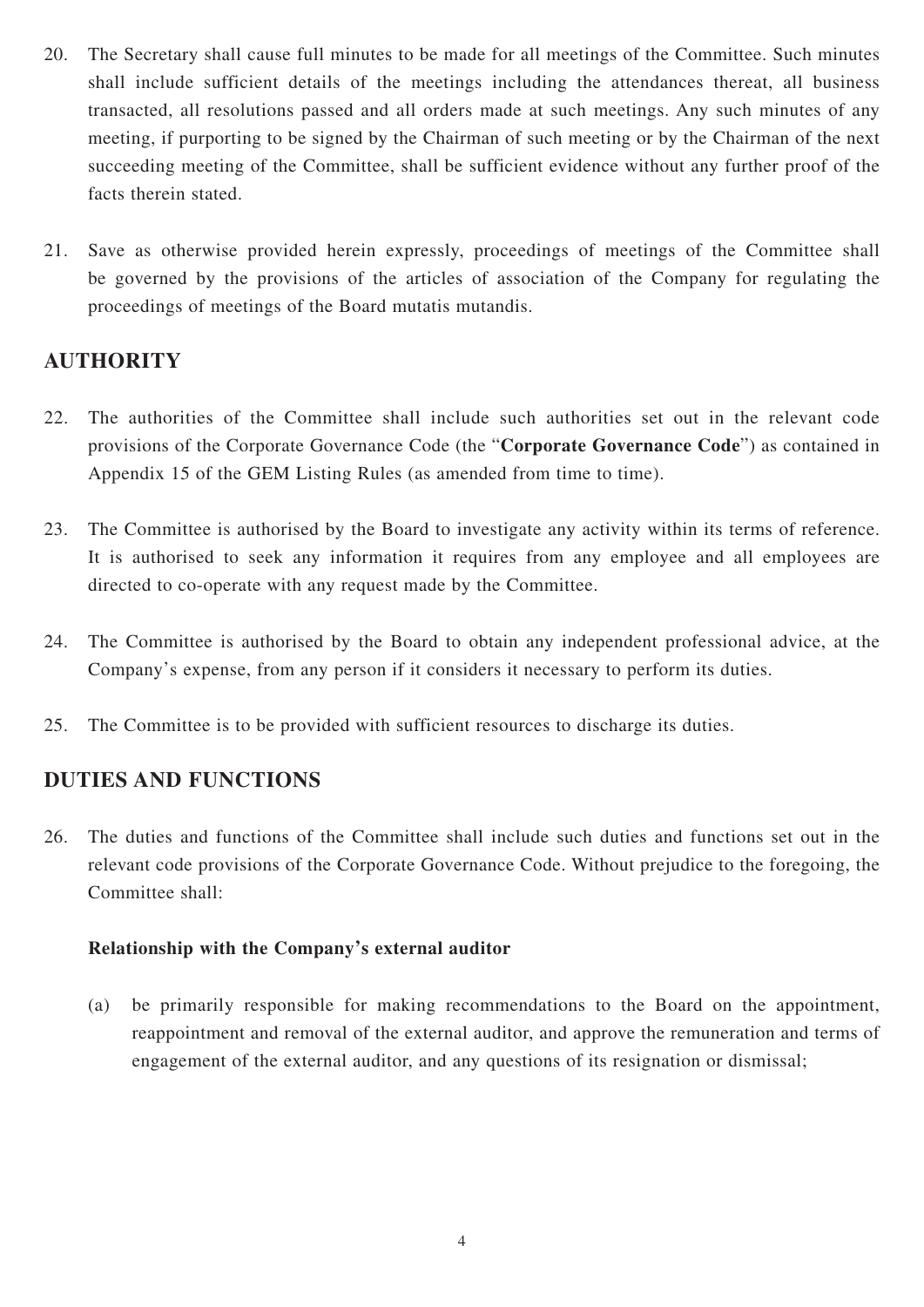- (b) review and monitor the external auditor's independence and objectivity and the effectiveness of the audit process in accordance with applicable standards, and discuss with the external auditor the nature and scope of the audit and reporting obligations before the audit commences;
- (c) develop and implement policy on engaging an external auditor to supply non-audit services. For this purpose, "external auditor" includes any entity that is under common control, ownership or management with the audit firm or any entity that a reasonable and informed third party knowing all relevant information would reasonably conclude to be part of the audit firm nationally or internationally. The Committee should report to the Board, identifying and making recommendations on any matters where action or improvement is needed;

#### **Review of the Company's financial information**

- (d) monitor the integrity of the Company's financial statements and annual report and accounts, half-year report and quarterly reports, and review significant financial reporting judgments contained in them. In reviewing these reports before submission to the Board, the Committee should focus particularly on:
	- (i) any changes in accounting policies and practices;
	- (ii) major judgmental areas;
	- (iii) significant adjustments resulting from audit;
	- (iv) the going concern assumptions and any qualifications;
	- (v) compliance with accounting standards; and
	- (vi) compliance with the GEM Listing Rules and legal requirements in relation to financial reporting;
- (e) regarding (d) above:
	- (i) members of the Committee should liaise with the Board and senior management of the Company and the Committee must meet, at least twice a year, with the Company's external auditor; and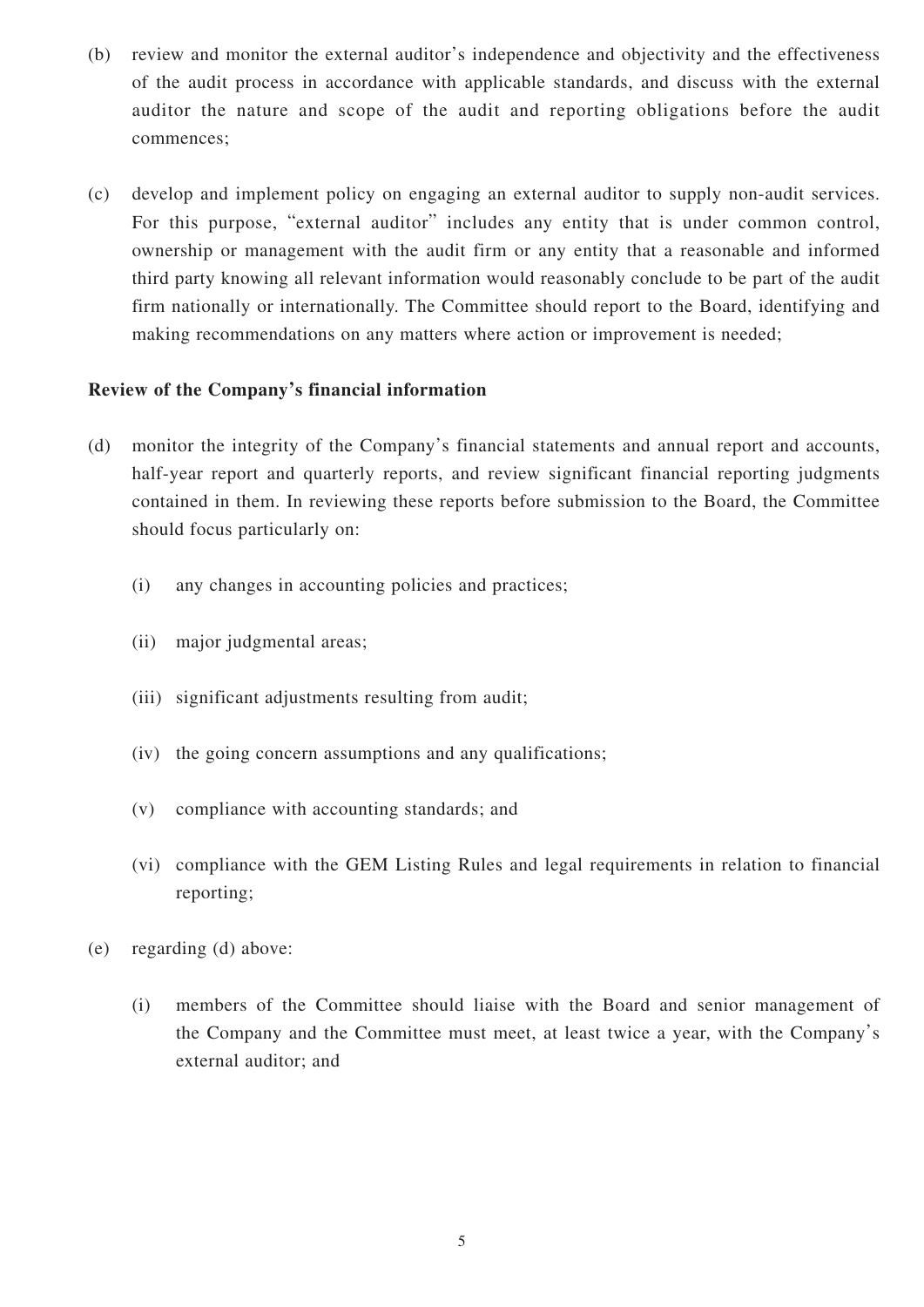(ii) the Committee should consider any significant or unusual items that are, or may need to be, reflected in the report and accounts, it should give due consideration to any matters that have been raised by the Company's staff responsible for the accounting and financial reporting function, compliance officer or external auditor.

#### **Oversight of the Company's financial reporting system, risk management and internal control systems**

- (f) review the systems of the Company on financial controls, internal control and risk management;
- (g) discuss the risk management and internal control systems with management to ensure that management has performed its duty to have effective systems. This discussion should include the adequacy of resources, staff qualifications and experience, training programmes and budget of the Company's accounting and financial reporting function;
- (h) consider major investigation findings on risk management and internal control matters as delegated by the Board or on its own initiative and management's response to these findings;
- (i) where an internal audit function exists or external professionals engaged to review risk management and internal control systems of the Company, review the relevant internal audit programme, ensure co-ordination between the internal auditor (or the external professional reviewer on risk management and internal control systems of the Company) and external auditor, and ensure that the internal audit function is adequately resourced and has appropriate standing within the Company, and review and monitor its effectiveness;
- (j) review the group's financial and accounting policies and practices;
- (k) review the external auditor's management letter, any material queries raised by the external auditor to management about accounting records, financial accounts or systems of control and management's response;
- (l) ensure that the Board will provide a timely response to the issues raised in the external auditor's management letter;
- (m) review the arrangements employees of the Company can use, in confidence, to raise concerns about possible improprieties in financial reporting, internal control or other matters. The Committee should ensure that proper arrangements are in place for fair and independent investigation of these matters and for appropriate follow-up action;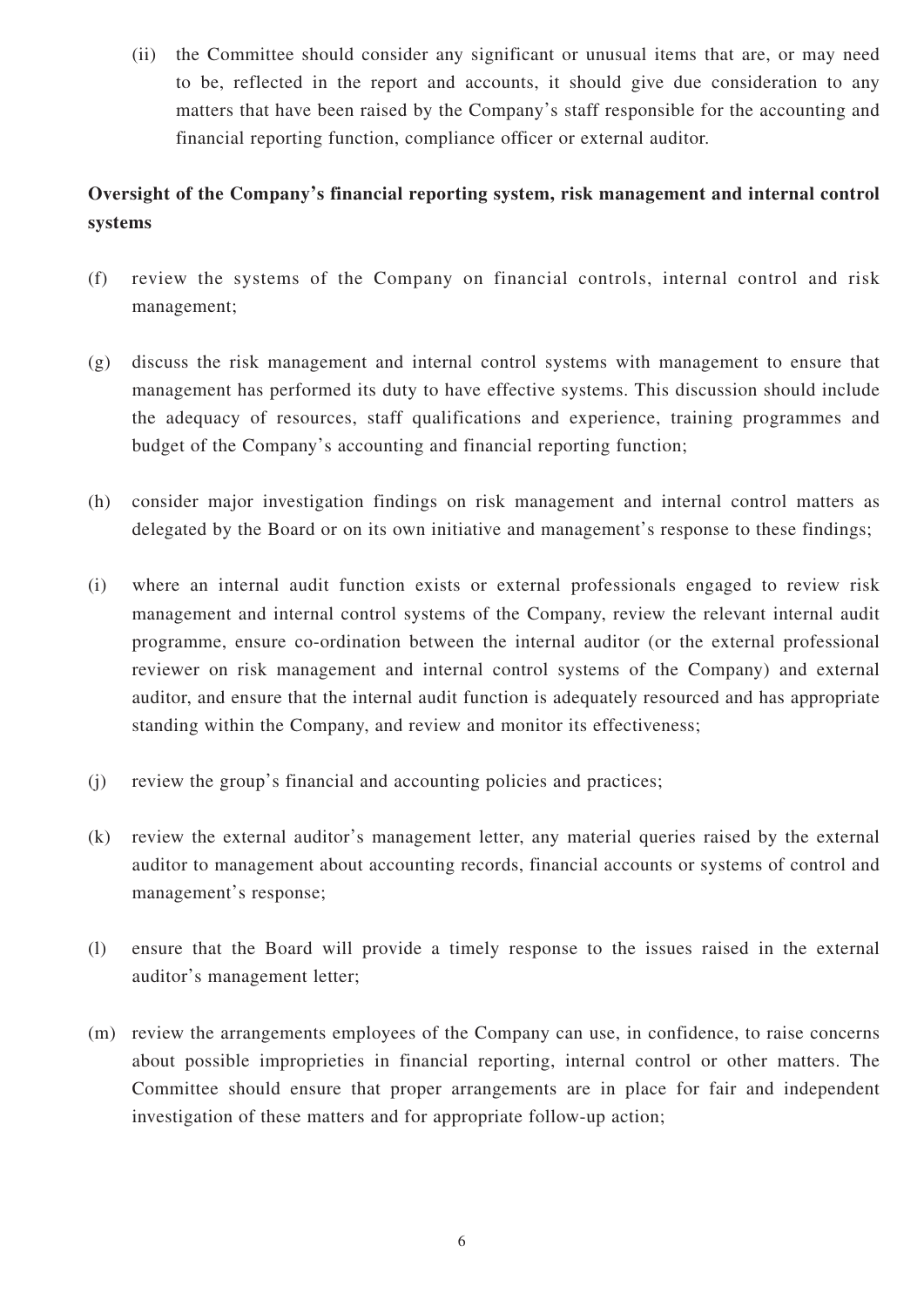- (n) act as the key representative body for overseeing the Company's relations with the external auditor;
- (o) report to the Board on the matters set out herein; and
- (p) consider other topics, as defined by the Board.

#### **REPORTING PROCEDURES**

27. The Committee shall report directly to the Board on its findings, decisions and/or recommendations, unless there are legal or regulatory restrictions on its ability to do so (such as restriction on disclosure due to regulatory requirements). At the next meeting of the Board following a meeting of the Committee, the Chairman shall report the findings, decisions and/or recommendations of the Committee to the Board. The Secretary shall also circulate the minutes of meetings, reports and/or written resolutions (if any) of the Committee to all members of the Board.

#### **AUDIT COMMITTEE REPORT**

- 28. The work of the Committee during each financial year shall be summarised and included in the corporate governance report which constitutes part of the annual report of the Company.
- 29. Where the Board disagrees with the Committee's view on the selection, appointment, resignation or dismissal of the external auditor, the Committee will arrange for the corporate governance report in the annual report to include an explanation of the Committee's view and the reasons why the Board has taken a different view.

### **ANNUAL GENERAL MEETING**

30. The Chairman or in his absence, another member of the Committee or failing this, his duly appointed delegate, shall attend the annual general meeting of the Company and be prepared to answer questions at the annual general meeting on the Committee's work and its responsibilities.

#### **AMENDMENT**

31. Subject to the compliance with the articles of association of the Company and the GEM Listing Rules, any amendment to these terms of reference shall be authorised by the Board.